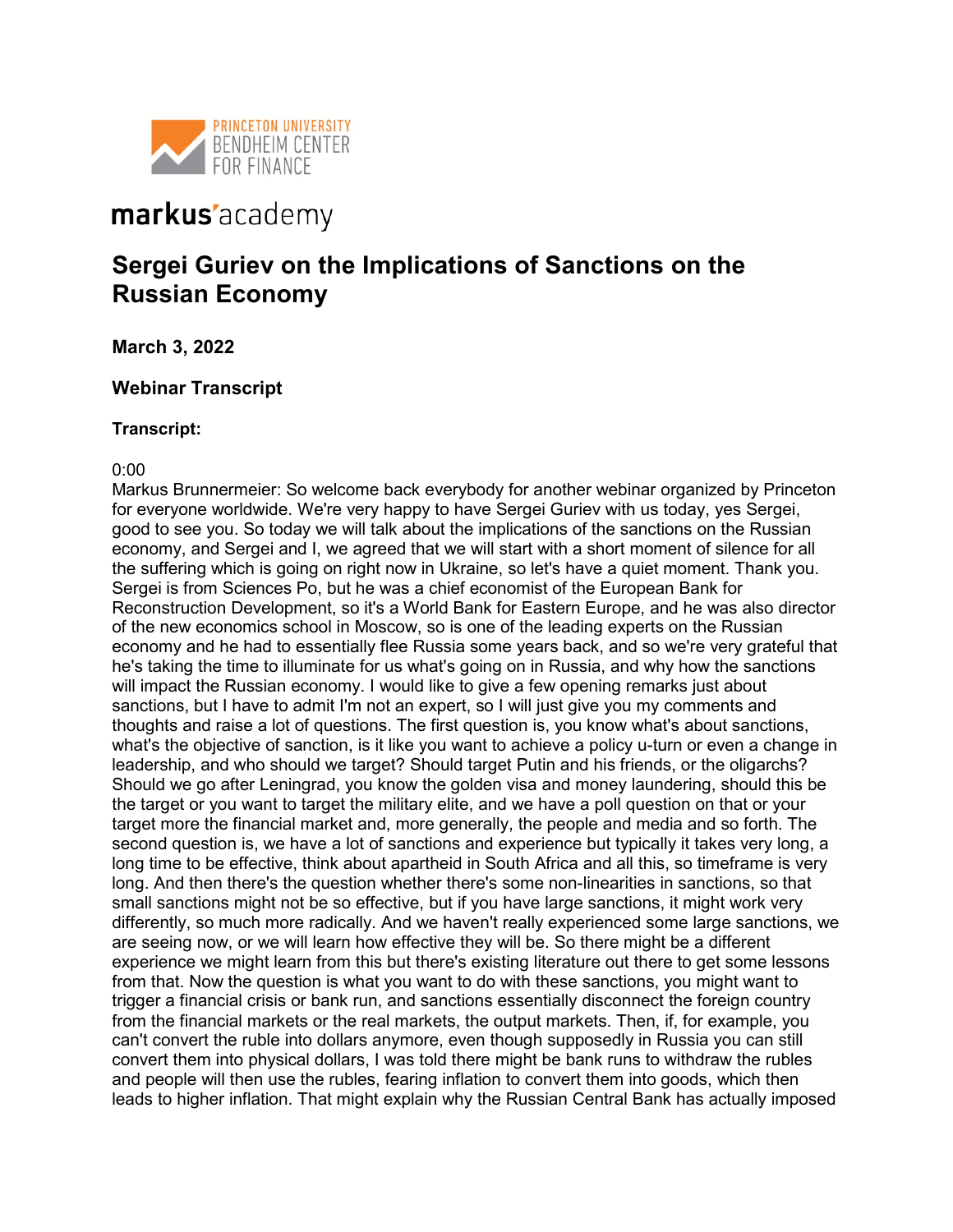already, or set a higher interest rate in order to counter this anticipated inflation. And, in general, the one aim could be for the sanctions to undermine the confidence in the financial system and then Russia will fight the other way in order to maintain the confidence in the system, but the sanctions essentially are very targeted to minimize the limit of inflows, and make it harder for people to bring resources to Russia. Of course, the countermeasure is to have capital controls, where you control what can be outflowing, that comes from the other side, so Putin's team will do that. And the question is, you know, how to– with this aim– how to maintain the confidence in the financial system, we will see whether it works or not. And, of course, there is how can you get some outflow, and people might try to get money out and what's interesting if you look at the recent developments, whether you know gold or bitcoin is a more better source to bring money out, so in a sense, we often think of a safe haven or a safe asset that gold could be a safe asset, but because what the West did, it was very it's very hard for the Central Bank of Russia to actually sell the gold, so they couldn't really use the gold in a safe asset, it all lives from retrading, that you can actually use it when there's a crisis. And it seems like bitcoin is more the way to go now, perhaps we can learn more how this is but what's interesting is that if you look at the gold price, which is the yellow line here and compare it with the with with the blue line, which is a bitcoin price, it's in percentage changes, you can see, after the invasion, the gold price moved up a little bit, but it is the case that the bitcoin price moves much more dramatically, of course, it has a higher volatility more generally, but after people have realized school is not so useful if you can't really transact on them, the bitcoin actually took over as a flight to safety asset and yet still up in the air what to do.

#### 5:20

Markus Brunnermeier: But, more generally, we haven't seen any big cyber warfare yet and cyber attacks, but what's also striking is that apple pay and Google pay were shut down and you could see when people in Moscow want to use the metro, they couldn't use the apple and Google pay anymore, they had to convert back to cash so in the sense when the war starts cash is king off the wall, so we talked a lot about digital cash and cash going away, everything moving to digital money, but when it gets really tough, cash comes back and is actually much more robust or resilient in a sense than the digital forms of money, so perhaps we can attach upon on that too. Now in the long run there might be two outlooks that both look very grim, and I can see one outlook with Russia, essentially goes for autarky, so it actually has a huge current account surplus of about two and a billion dollars and they can just go back, reduce exports and they have no surplus anymore, but just like the Soviet Union for 70 years, be disconnected from the global economy. Instead of having communism, they had a market economy or direct market economy and they decoupled from the production process, and the question is how costly and painful will it be to decouple from the production process, international production. Just if you look, for example, at automobile production and Volkswaggen is producing in Russia, and I was told the value added is about 70% in Russia, so 30% comes from abroad, 70– and then the question is how easily can you replace this 30% to keep production going in Russia itself, to decouple. And what will be the outcome if you go that approach, for Ukraine, will it be occupied like Afghanistan was occupied in the 80s by the Soviet Union. The other long term outlook is that Russia and China cooperate, or China throws a lifeline, and instead of having the ruble connected to the dollar, they develop a liquid ruble-renminbi in the market. So then, the international transaction for China will be much more to have Russia go through China and there will be, instead of having the ruble and the dollar market there will be a ruble- renminbi market. And then the question is to what extent Chinese banks are willing to do that and to what extent the U.S. then will sanction the Chinese banks and put them on the SDN list. Well saying okay, we actually in the U.S. are sanctioning also the Chinese banks and and still will not do it. That's a big question, both routes are open, of course, Russia might be threatened by China as well, but there is a big role for China, it can play as a big mediator at this stage. The power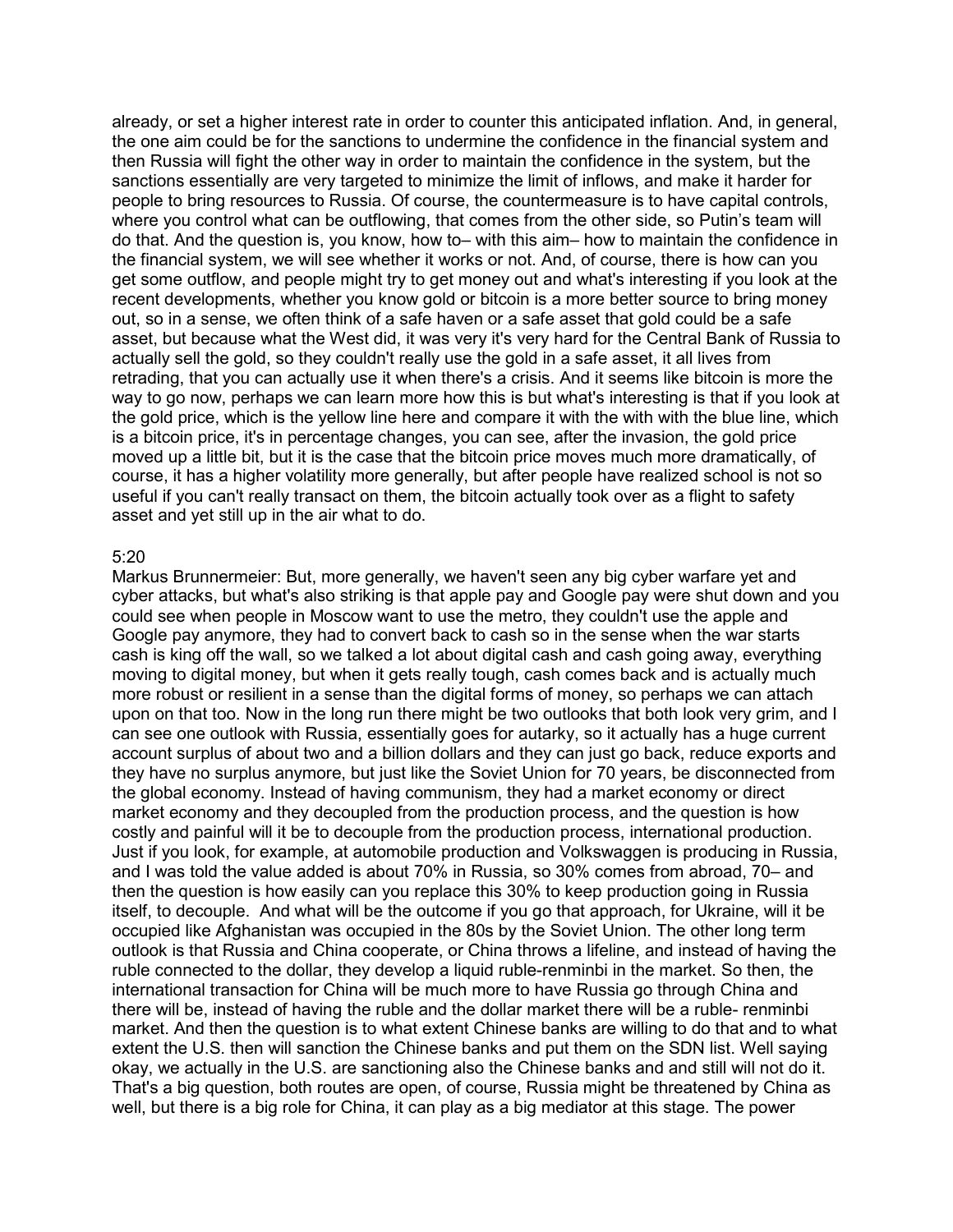broker or peacemaker in Ukraine, I think it's probably our best hope at this stage. But, of course, China is not happy to approve of breakaway regions and sanction– essentially be happy with independent regions in their own country, because they have their own problems at home. But in the long run, you have as soon as Russia and the former Soviet republics around it, and you have a resource hungry China and there might be tensions coming on and old fears coming on on their own.

#### 8:41

Now let me just end with the implications for the global economy and emerging economies, how will this whole situation evolve for the emerging economies, in particular, what are the implications for Turkey, Pakistan, India and some African countries, which are very dependent on oil. They have already experienced huge inflation and are not very stable, this might derail them further. Are we seeing something of a replay of the 1978 Iranian oil supply shock. Will this be dramatic again? And that might then also feed back to the whole global economy and also to the advanced economies, then there's also the question about the former Soviet republics. What will be the tensions there, are there those who are aligned to Russia, will they be more aligned to Russia and attention to China as well. And you know the West was very much focused on the Baltic States and Ukraine, but more or less left the other Soviet republics in the Russian sphere. But in general the emerging markets at some point will have a choice between going to the West and China, and that's where the tension is actually coming much more dramatic. You can see all the good in the Security Council, United Security Council, India was abstaining in the vote, of course, India will suffer and other countries will suffer much from the higher price, and that will be much cuter considerations as well. Now let me go to the poll question Sergei put forward, and thank you for submitting your answers, so the first question is who should be targeted with the sanctions? The oligarchs, that's what 28% said, the military elites: 17%, but the majority actually said we should actually target the financial system so that's 51%, and only 4% said we should target this state media. About whether the West should introduce oil and gas embargoes, which was very costly for the West, especially in Europe. And 73% so almost three fourths of those participants said yes, only 27% said no, and, should the EU offer membership, do you claim yes, admit right away? 18% said this. Yes, start accessing negotiations right away, that's 39%, so you know that's almost 60% that said yes and immediately or with starting negotiations and about 42% not now, we need structural reforms in Ukraine first, and all this, that's 42%. So these are interesting results, what we're seeing here, so i'm looking forward to Sergei's talk. He will give us some background about the Russian economy that we can actually put this in a bigger picture and see how things are playing out, so thanks again Sergei, it's a pleasure to have you and we're looking forward to your expertise.

#### 11:30

Sergei Guriev: I thank you very much Marcus for inviting me. It's a great honor and pleasure to speak at this webinar, I have participated as a listener in the previous editions and I can warn you right away that I don't have a rigorous analysis to present. I will show you some numbers and service some research, but we are in the middle of the storm and we don't really have a good understanding of what's going on, and I hope I'll be able to take take your questions, so I am very happy to accept this invitation, but I also have to warn you that it's not as scientifically grounded as other presenters in this great webinar. As we chatted before, it's also a very special place for me. I'm sorry I'm not here physically, we visited Princeton for a year 18 years ago, and our son was born there, and as a circle completes he's now 18 years old and he's applying for Princeton so thanks. Come back, but this time, unfortunately not not physically, so I will talk about this sad story, you can see my slides right Marcus? About the Russian economy, which is now going through a very difficult period, it's not comparable to human tragedy, which is now happening in Ukraine and yet, one of the things you have to bear in mind is that the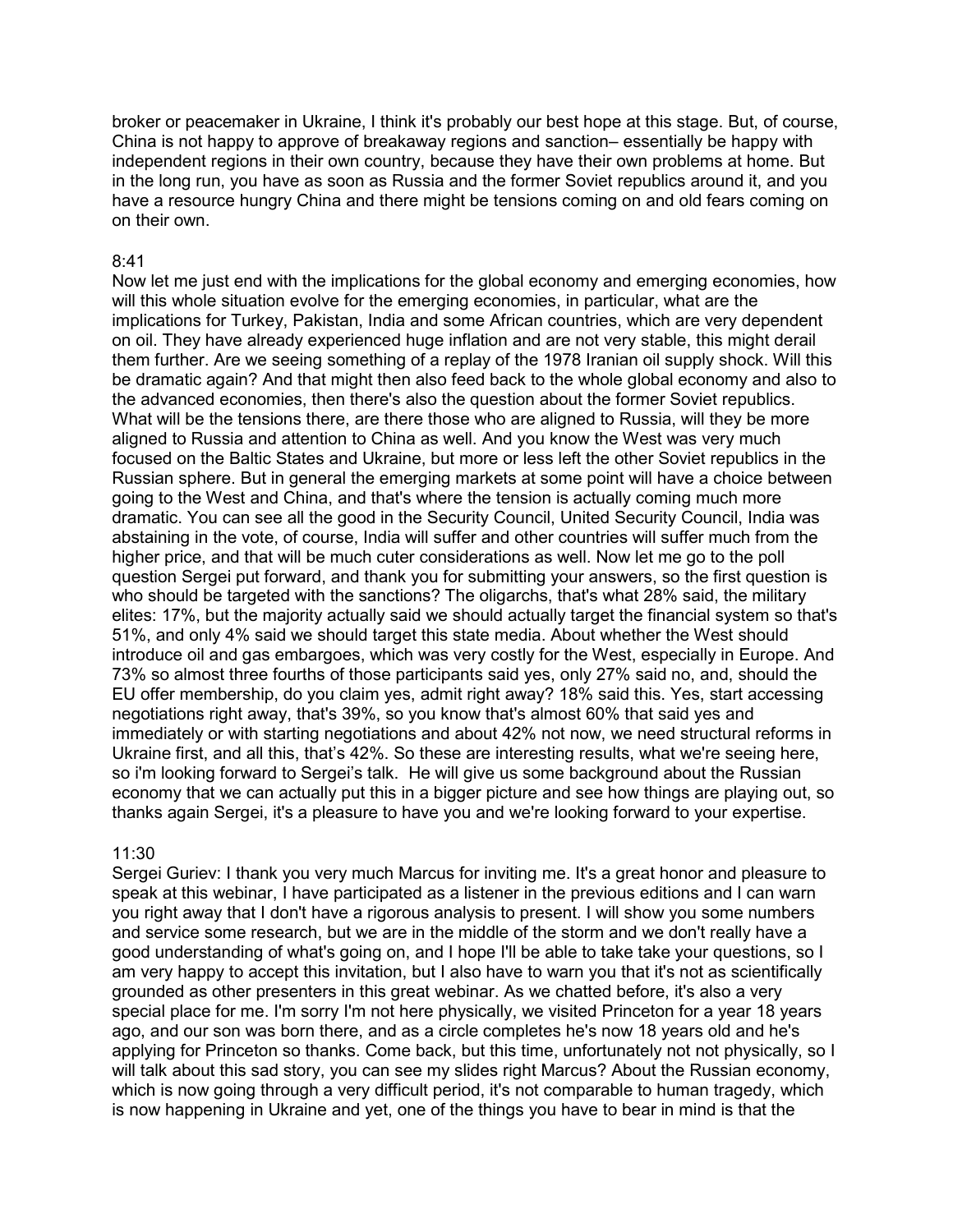Russian economy was not doing well, even before, even before the crisis, before the war. So basically the growth started to slow down, right after the global financial crisis, and if you compare incomes in GDP today to the last three or four years, 2013, that's actually one year when Russia was classified as a high income economy. In neither before or after it was. So the growth rate in GDP in those years, even before Covid, was below 1% per year, which is of course not sufficient to catch up with neighboring countries, catch up with advanced economies. And the projection was it would continue to stagnate because the investment climate is not good, corruption's high. Commanding prices are dominated by the state or politically connected business people, economy's isolated from the global economy, so we shouldn't be surprised that GDP is not growing. One other thing which is interesting is that, even though GDP slowly grew, real incomes of Russian households are still below 2015 levels so growth in household incomes was actually negative in those years, and that explains in part, why Putin's popularity has come down and why he needs the geopolitical advantage. Markus mentioned current account surplus and deficit on average in those years, we are talking about capital outflow of 4% of GDP per year, some years much more, some years, much less. This is eventually the other side of the current account surplus, investment climate is bad, capital's leaving Russia so ruble is cheaper and therefore Russian exports are more competitive than other countries exports, and so we observe current account surplus. And another thing which I mentioned already about investment climate: investment is low, investment to GDP ratio has been stagnating at 28%, and given that GDP is not growing, investments are also not growing, so this is definitely not sufficient to restart growth. So this is kind of the sad part of the Russian economy, the stagnation. Something that we– with my co author Aleh Tsyvinski predicted about 10 years ago, the Russian Economy will enter in the 1980s scenario, something like the Soviet Union in the 1970s-1980s and sadly this is exactly what happened before the war. On the other hand, there is a positive sign, a robust macroeconomic framework, a balanced budget: actually Russia is now the only major economy post Covid that will have a budget surplus– well not anymore, but it was projected before the war– that the Russian budget will be balanced. Debt is low, sovereign debt is less than 20% of GDP, total external debt is low, about 30% of GDP, and currency reserves are bigger than the total external debt, including corporate and bank debt. They are 40% of GDP, so currency reserves are a big part of the story today because sanctions hit them exactly, and that was completely unexpected and unprecedented for such a big pile of cash to be frozen. Within these currency reserves, there is a minister finances currency deposit which is called national wellbeing– national welfare fund which accounts for 12% of GDP, this is kind of a rainy day fund built through accumulating oil revenues.

#### 16:48

Now, in 2014 the Russian Central Bank moved to modern inflation targeting and it works and it works reasonably well. In the year after Covid, or during Covid, inflation picked up a lot around the world, and so before the war inflation was at eight or 9% and the policy rate was nine and a half percent. The target is 4% and, if not for the war, I'm pretty confident that inflation would have come down to the target within a year or two. Overall, there is a lot of praise about monetary policy of the Russian central bank. There are other issues regarding prudential regulation which I'm happy to talk about but overall, if you think about the Russian macroeconomic framework it's absolutely textbook modern macroeconomic framework framework which used to work pretty well, especially if you compare it to an emerging market like Turkey, where the president doesn't believe in macroeconomic orthodoxy. and therefore you have inflation of 40 or 50% inflation. Anyway so just to show you this pre-war, IMF fiscal monitor data which shows you that Russian budget was projected to be in surplus in the years after Covid, and this is not what Europe or U.S. does because they think that it's time to support the economy, but Russian fiscal policy has always been conservative, and this is what a Russian Finance Minister wanted to do. Now, this is the chart that shows you the evolution of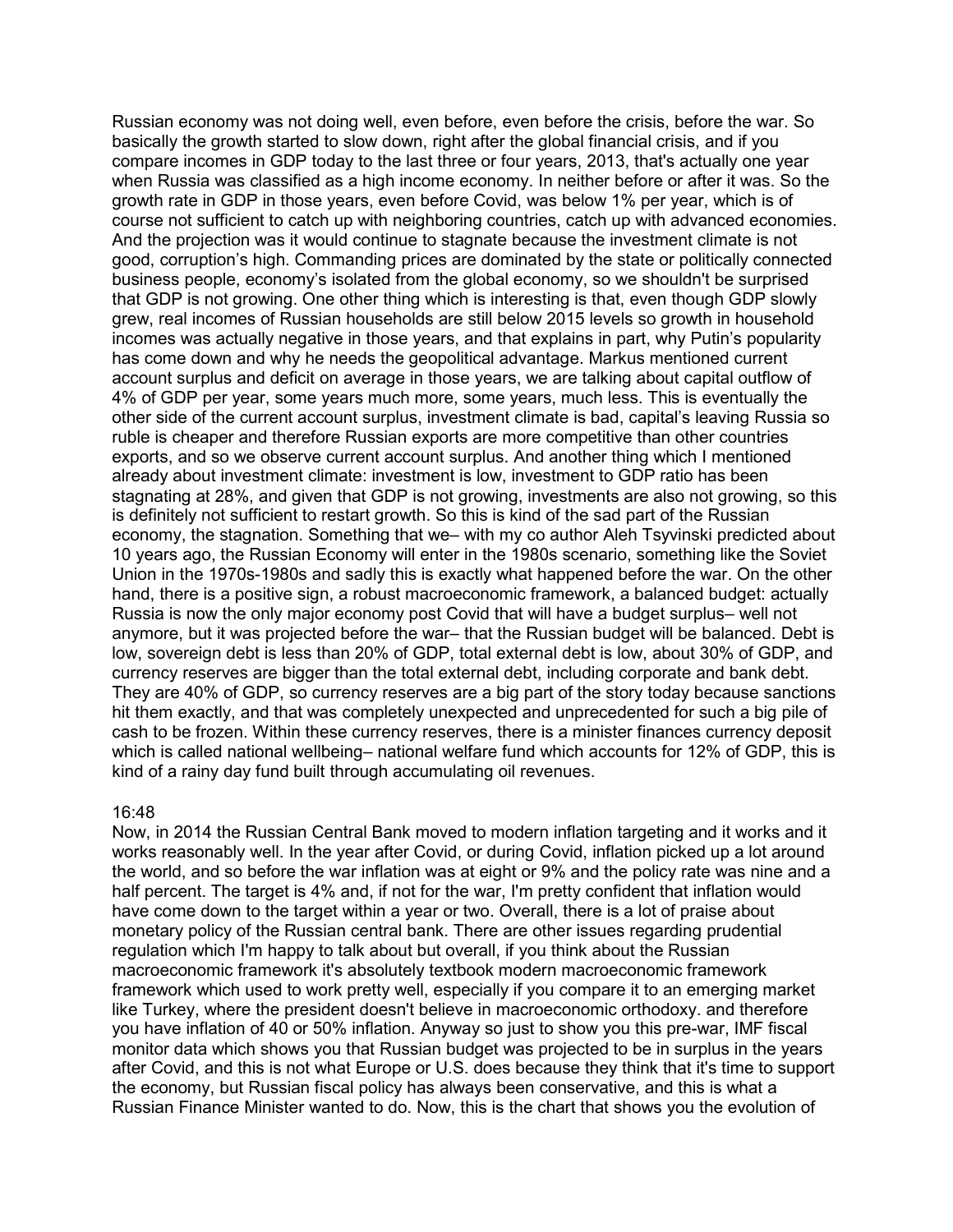Russian real incomes, the blue line shows you that there was phenomenal income growth even during the global financial crisis. That's when Russia spent some of the rainy day fund to support incomes, but then starting in 2013, income started to come down which creates a lot of happiness among the Russian population so...

Markus Brunnermeier: The correlation with the oil price must be extremely high.

Sergei Guriev: With GDP, yes, of course, yeah correlation with the GDP and oil prices are very high. Some of the revenues are sterilized through this fund. But still, there is a very high correlation of course. One of the things which I would mention is especially scary comparison with other emerging markets, so if you go back to 2013, China had 12% of global GDP now, it says 17. Russia had 3% of global GDP and now less than two, and India is of course outperforming Russia as well, and so the place of Russia in the world is shrinking, and one of the most interesting comparisons is with South Korea. Russia until the global financial crisis was growing pretty much like South Korea, 11 years earlier. And my wife, Ekaterina Zhuravskaya and myself, we actually wrote a paper where Russia is not South Korea and predicted that in Russia growth will slow down, because the world has issues of institutional quality and stuff like that. And that's exactly what happened, but the joke now goes that Putin decided that South Korea is not a good model of development and instead started creating North Korean institutions. So even that is not is not that pessimistic. Now, this is the most important statistic that Putin is tracking, which is his approval rating and you see that as growth is slowing down his approval rating was coming down from 80 to 60%, and that is not surprising because incomes were stagnating, not growing fast, not as fast as the first decade of this century.

#### 20:36

And then Crimea happened, which brought him up from 60 to 90%. I'm doing research on this stuff so I'm very happy to talk about how these things are measured, to what extent they represent the public opinion or not, but just– this is a statistic which everybody's watching in Russia, there are different versions of those ratings and i'm happy to talk about that as well, but just this jump was probably so large that even Putin himself doesn't expect, but again, this effect started to fade the way, then in 2018 Putin raised the retirement age, despite promises not to do so, the ranking started started to decline, Covid was also quite costly at some point, but then Putin has done a major tightening of information sphere and so it's very hard to criticize Putin in this way. Anyway, coming back to sanctions, first and foremost, sanctions started in 2014. And until now there's been quite a few papers usually looking either at the firm level or at the market level using VR analysis and all these papers by academic economists, by IMF economists, give you a measure which is the total measure for several years, the total effect on GDP is one percentage point. Now by Russian standards it's not that little because average annual growth is one percentage point, but on the other hand, it's not a game changer, right, if you think about why the Russian economy has stagnated in those 10 years, sanctions are only a small part of the story. Oil price collapse in 2014 was a much bigger problem and of course this issue of institutions that I mentioned. Quality of institutions, domination of the State, oligarchs, and so on, that prevented good investment planning, so I should also mention counter-sanctions, because in 2014 the Russian Government issued a food embargo on Western countries in Europe and U.S. For good measure, I should say, they also sanction Norway, which, until then, did not join anti-Russian sanctions. They sanctioned Norway, because Norway exported salmon and Putin's friend produced salmon in Russia, so they sanctioned Norway, just to block experts of Norwegian salman, and then Norway after that increased sanctions against Russia. So the cost of counter sanctions also is not that high, so there is a paper by two Russian economists, which finds that annual loss of consumer surplus is half a percentage point of GDP and, if you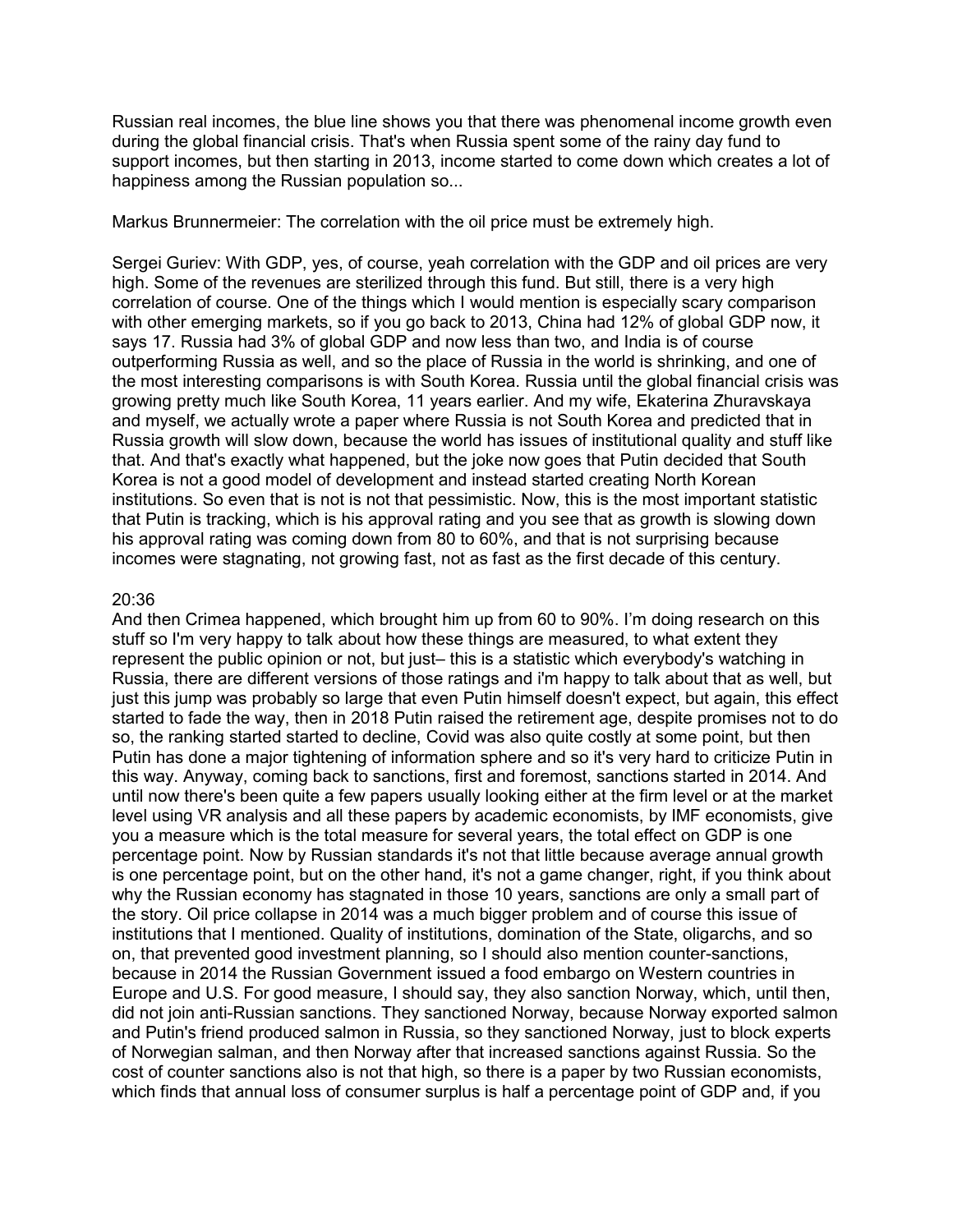look at the deadweight loss, the part that is not appropriated by producers and tax revenues in this day you only find 0.05 percentage points of GDP, deadweight loss (per year) every year this embargo is in place. So pre war sanctions were important but in terms of the big picture really not crucial. Now we move to sanctions, now, these are the ones that Markus was talking about so one of the things which I should mention: sanctions were priced in before the war, so once Putin started moving the troops in November, December, January, markets already were nervous and ruble last about 10% of its value and on top of that ruble denominated stock price lost about 20% so in total, if you if you hold the dollar denominated index, in dollars, you lose about 30%. And the government was preparing for new sanctions and the market and the government were debating if the West would go as far as switching Russia off SWIFT, the banking communication system that was supposed to be the strongest sanction that could be realized, but in reality, of course, sanctions went much, much further. So some things got total block in sanctions, like VTB but not Sberbank, so VTB is a number two bank, Sberbank is number one bank where half of the Russians have accounts and SWIFT is cut off for some banks, but not all, yet, but they're a comprehensive export control sanctions including technology, and that means no chips from U.S., no chips from Taiwan, no aircraft parts, no just aircraft selling aircraft to Russia, but also no parts for existing aircraft which means in three years in three weeks or three weeks no planes in Russia will function, except for Russian made planes, which are few and also unreliable.

#### 25:22

Software, if you have Russian co authors, that's probably not the biggest problem but dropbox will not function very soon. Markus mentioned the apple apple pay and Google pay, maybe zoom function, so all of this is going to be difficult. But, most importantly, sanctions against the Russian Central Bank, so Russian Central Bank has those results 40% of GDP, \$630 billion, one of the biggest piles of reserves in the world and about half of this pile is in western currencies: dollars, euros, yen, pounds, Swiss francs, so the 40%; about 40% is gold and yuan. We don't know exactly because information is only published a year after the fact, maybe much more is now in gold and yuan. What is important to Marcus mentioned is that since the Central Bank is under sanctions, it's very hard to sell this gold and very hard to sell this yuan and, because if you transact with the sanctioned entity, you can be sanctioned yourself. I'm now in France, we have a very large bank here called BNP paribas which broke American sanctions in the past and not transacting with Russian, but with Sudan and Iraq, I think, and was imposed fine of \$9 billion, so Chinese banks are acutely aware of this now what is going to happen.

Markus Brunnermeier: Sergei, can you tell us why this one bank was excluded? That's because what's special about that bank?

Sergei Guriev: Right, so I'll talk more about that later, but the current situation is such that they want to keep carve outs, for being able to export oil, until we get your audience, Markus, who voted to introduce oil embargo to run the world. Until the oil embargo is in place, somebody has to pay for oil which is not easy, because already now. OFAC, the American sanctions unit within the Treasury, actually tells American banks what they can pay and cannot pay for in oil exports, it is one of those things that is still allowed. And so they need to open the door for some, but there is also an issue that in sanctions, you also want to have a threat and Sberbank is a huge threat because it's indeed the bank, which is a backbone of the banking system in Russia, and VTB is a big bank, number two bank, but it's not as important. So they also didn't sanction all banks. They didn't sanction all banks, yes, go ahead.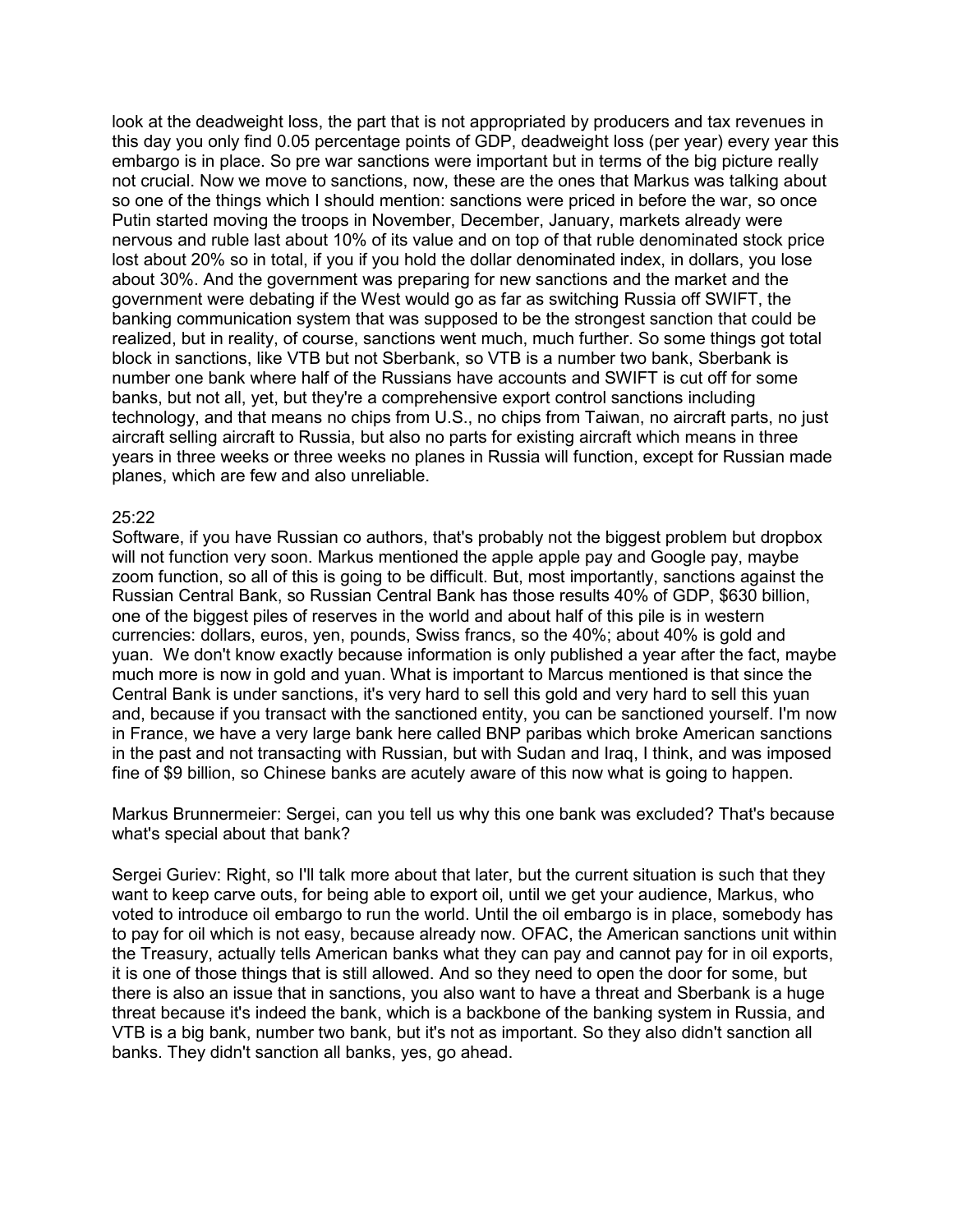Markus Brunnermeier: About the SWIFT, it is essentially just a messaging system or you can also do it with fax messages; do you think there's a way to get around that or how costly would this ultimately be to set up a fax communication system?

Sergei Guriev: It's actually an interesting question, so SWIFT didn't always exist, as you rightly said, banks use telexes and taxes. Now, Russia after 2014 started to build its own system. And so within Russia it kind of functions outside of Russia, I think if China helps Russia, it will somehow function, but we are not there yet, because some banks are not yet cut off from SWIFT okay. So this is not there, but among sanctions which have already happened in the long run, I would say, the most important things are the full exodus of investors and trade partners.

#### 28:59

So Finland stopped selling alcohol to Russia. Russia can produce its own vodka, but some people just love Finnish vodka. Ikea today announced that they will close their stores, which will also be an issue. Visa and MasterCard will exit and so on and so forth, but what is important, which is less clearly seen is I mentioned aircraft, but things like chips, microchips, all kinds of intermediate inputs, equipment, all of that means that a lot of Russian businesses will be in huge trouble. They will have to substitute with Chinese and Indian products, but of course the West is still the biggest technology leader. Now another thing which people don't talk about is a major outflow of human capital, everybody I know is trying to run away. And this is pretty scary. I didn't see that in 2014 there is, by the way, now a discussion that tomorrow, Russia will introduce martial law, which means people who are younger– men who are younger than 45 will not be allowed to leave, starting in the morning. So things like this, of course, encourage people to buy tickets now and run, so what is the immediate impact? Markus was talking about long term impact and the Soviet model or Iranian model. All these things destroy economic growth and we will see a recession this year, instead of growth of three or 4%, we'll see– right now, the existing forecasts predict a three and a half percent fallen GDP in 2022, but what is special about these sanctions is they already destroyed the financial system immediately. So sanctions were introduced, sanctions against the central bank were introduced on Saturday. Already during the weekend, the trading was at crazy rates and the Central Bank just didn't open the currency exchange on Monday. And the markets are still closed, maybe today or tomorrow, some stock markets will open, but when we think about what's going on in Central America, reduce barriers to capital currency controls so, for example, if I have money in Russia, I can transfer it to my bank account outside of Russia. If i'm an exporter I need to bring the 80% of my export revenues back and sell them within Russia, and the Central Bank said, we are sanctioned, we don't have dollars, we don't sell dollars in Russia, so all of that created this weird reality, where we don't actually know how how valuable it is but over the counter markets suggests that it's 30% cheaper than on Friday, previous Friday. So that's where we are right now outside of Russia, the stock market continues to work and you know still prices cannot be zero so Gazprom and Sberbank shares in London are now worth one cent. So, because you cannot buy them for zero cents, it's really crazy, but this is where we are, you can buy Sberbank for less than half a year of its annual profit. Now another thing is because of these problems with carve out, we still don't know how easy it is to pay for oil. People in Moscow tell me that a lot of oil gets delivered, but the payments are delayed and so some people just don't want to touch Russian oil. We see an unprecedented discount of Russian oil euros, relative to brand, so things are quite strange.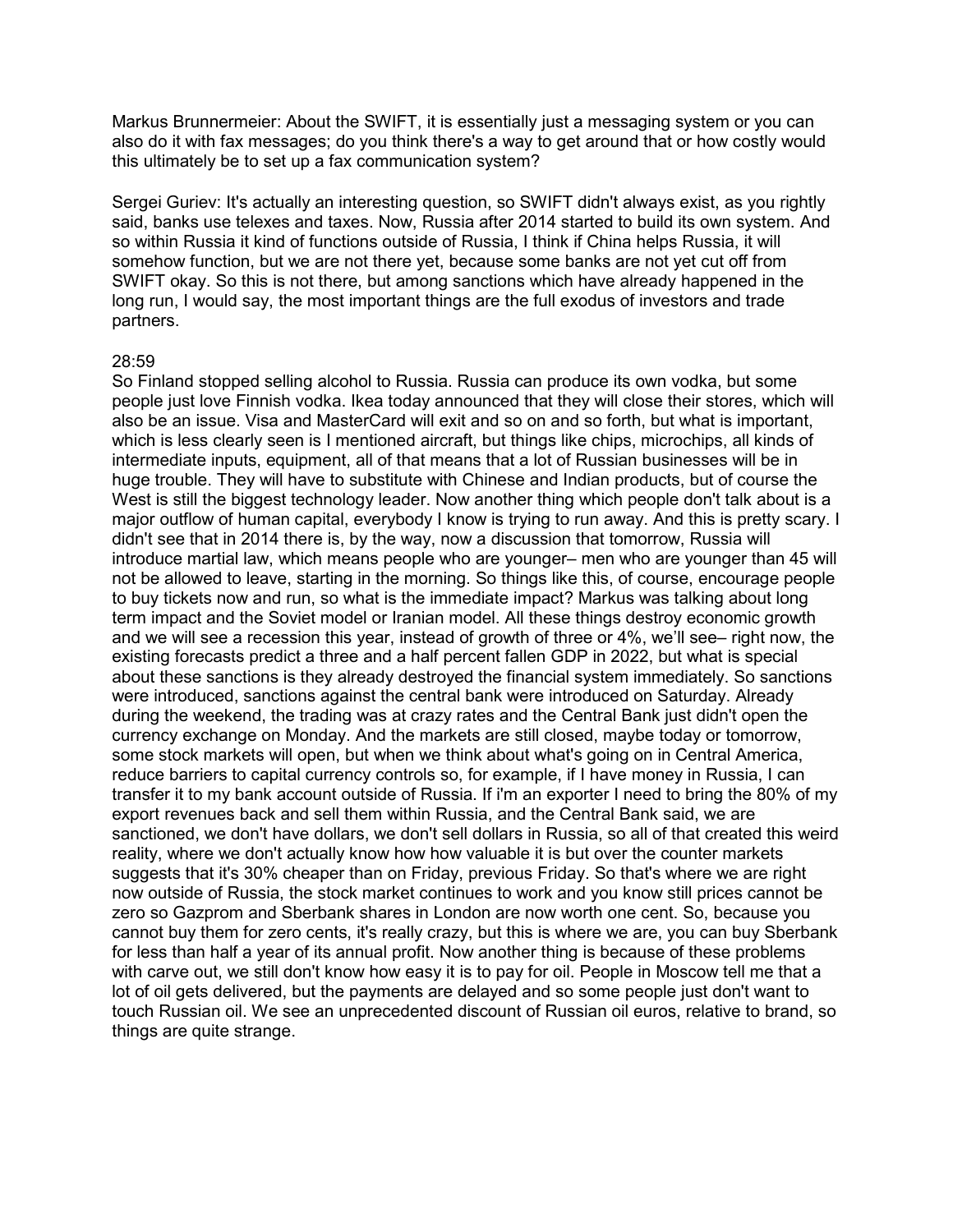Markus Brunnermeier: How much– the domestic financial markets, are they still working or not? And how important is the domestic financial market or is everything also shut down? If one Russian wants to sell a share to another Russian within Russia…

Sergei Guriev: You can do it over the counter in principle, but essentially Russia is now completely digital so I didn't think about this, but I think in principle you can sell a derivative on a share. I can write you an IOU, I promise you that you'll get the share when the markets reopen so that is, that is something that we can legally do of course.

#### 33:28

Markus Brunnermeier: They have all these pictures from bank runs, so people withdrawing cash. Is this a problem, or the Central Bank is ready to have enough cash and restore ATMs and…

Sergei Guriev: So there are various reports, so some banks say there is only a limited amount, you can withdraw, some banks say we function normally, but you have to wait a few more days, so this is where we are, so we are still– the picture still not clear, but people, yes, people try to withdraw cash and try to find dollars and buy dollars, because over the counter markets work, of course. And the problem is that the official rate of the Central Bank is different from the over the counter market. It's still not a black market, it is legal to sell and buy dollars, what's illegal is to take them out of the country. And what I wanted to show is this CDS value chart, so Russia has a beautiful aicro framework, as I mentioned. Russian sovereign debt is low, and yet CDS doubled in the last week or so, and this is pretty crazy, and it's actually doubled the price before the hostilities, so before Putin started to move, it was actually four times cheaper than today. And part of that explanation is we don't know where the Russians will be able to pay the debt and we hear that Americans actually say yes, you can. So there are carve outs for sovereign debt payments. Americans are very clear that sanctions add them on at the moment, maybe tomorrow, things will change, but at the moment if you're a Western investor who holds the Russian debt and you get paid the coupon by your Ministry of Finance of Russia, by your counterpart, there is a special permission to receive this money. So this CDS price suggests that maybe markets are afraid of new sanctions. Maybe things will get much worse, but at the moment, we should assume that there will be carve outs for oil payments and debt payments, so I don't expect…

Markus Brunnermeier: So these bonds are U.S. dollar denominated or Russian?

Sergei Guriev: Yes, in principle, you can hold the dollar denominated once if you're a Russian and then American sanctions will probably not hurt you but what I'm talking about is if I'm an American bank, holding dollar denominated sovereign bonds. Without this carve out, I'm not allowed to receive money from it, right, because you're a sanctioned entity. So now there are these carve outs and if we don't have new sanctions, we should expect sovereign default because all the revenue is sufficient to pay the debt, especially even…

Markus Brunnermeier: What I'm struggling with, why should Russia pay back its debt? It can just say sorry, we are under sanctions, we don't pay back our debt and the only way of our current account surplus, so why do they need to pay it back?

Sergei Guriev: Well, Russia doesn't like default, it creates bad memories, but the debt is very small, so it's not it's not going to make a difference, but in principle rush already talking about nationalizations of foreign assets. So, for example, one of the issues that I mentioned was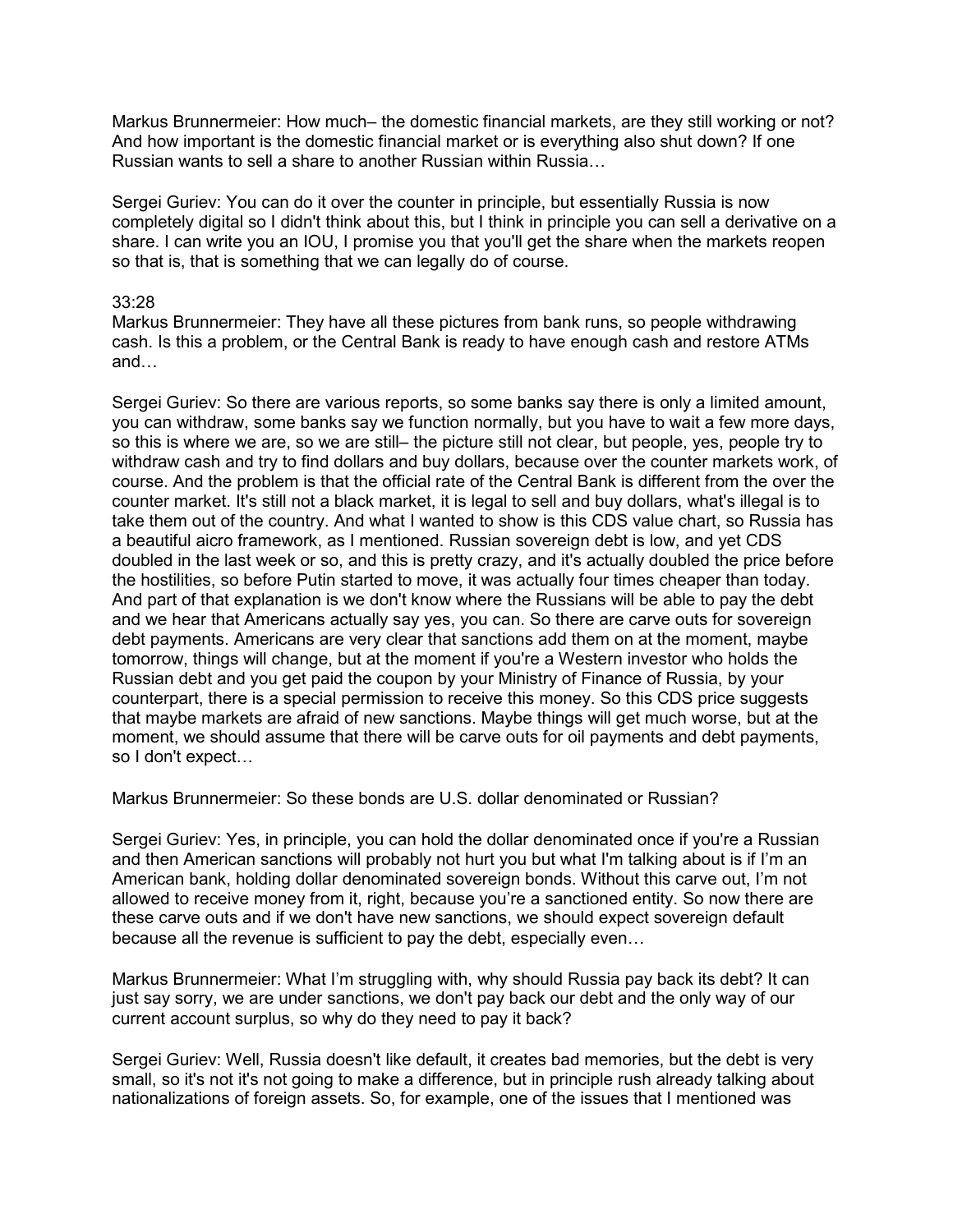aircraft, so one of the sanctions was that all aircraft be released to Russian airlines by Irish companies. The Irish company said sorry, no longer. We take those aircrafts back. The Russian government said these aircraft are physically in Russia and we'll probably take them from you.

#### 37:10

I'm not sure it's finalized, but this is very, very likely. This is not going to save Russia because, as I mentioned, these aircrafts will not be serviced, so they will stop flying soon, but that's where we are. Actually, part of the panic in the stock market in London is also that the Russian Government forbade foreign investors to sell the Russian assets and take money out of the country, so that's going in that direction. What do you think? You can think about this as a capital control, so maybe temporary, but this is where we are. So imports will collapse so the current account will be huge and there'll be enough money, without oil and gas embargo, Russian macro will come back to normal. This normal will have a much cheaper ruble, we don't know by how much cheaper. The quality of technology will be much lower so growth will be slower, it will be negative this year, and we are talking about Soviet stagnation, Soviet decline probably. What happens if an oil embargo is introduced depends on China. Markus mentioned China, I would say the biggest question is if China joins or doesn't join the oil and gas embargo. If it doesn't join the oil and gas embargo, Russia will suffer because China usually loves to pay lower prices for Russian oil and gas. We don't know how much less. These are secret data, but sometimes China discloses it's a customs statistics and we can figure out that it is actually a substantial discount. But if China joins the embargo, then we are in completely uncharted territory in the sense that Russia's main source of oil and gas revenue– of dollars is cut off, and so we don't know we don't know what's going to happen.I expect there'll be something like an oil for medicine program because Russia imports a lot of medicine, half of the medicine's imported, and so I think the the community, the international community will probably try to help somehow– yeah, Marcus.

Markus Brunnermeier: So pretty much Russia is in the hands of China at this point. Does China want to have a weakened Russia or do they want to help them out? Do you have any sense, what will be going on there? Because essentially all technology can come from China as well, so if you need chips, you can get some you know, probably not the same quality as U.S. or Western chips, but you can get some good quality.

Sergei Guriev: That's absolutely true and that's exactly the big open question so that would be my last slide, but basically we don't know what changes things. China doesn't want war, as you rightly said, China doesn't want to break the countries territorial integrity, because China loves the idea that Taiwan is part of China and whoever wants independence of Donetsk coming tomorrow asks about the independence of Taipei. We don't know what China really thinks, but yes, weakened Russia is fully dependent on China. That's for sure, but the open war, destruction of a big country in Europe where China has a lot of economic interests is actually a shock to the European economy, which may be one percentage point or two percentage point of GDP of Europe, a very important market of China, so we are not sure, so let me just…

#### 40:38

Markus Brunnermeier: If China says we are against war activities in Ukraine, and we also subsequently– the only option Russia has to go for is autarky, it will be very weakened and then, in the long run, China get cheap resources from Russia, it might be their interest to weaken Russia.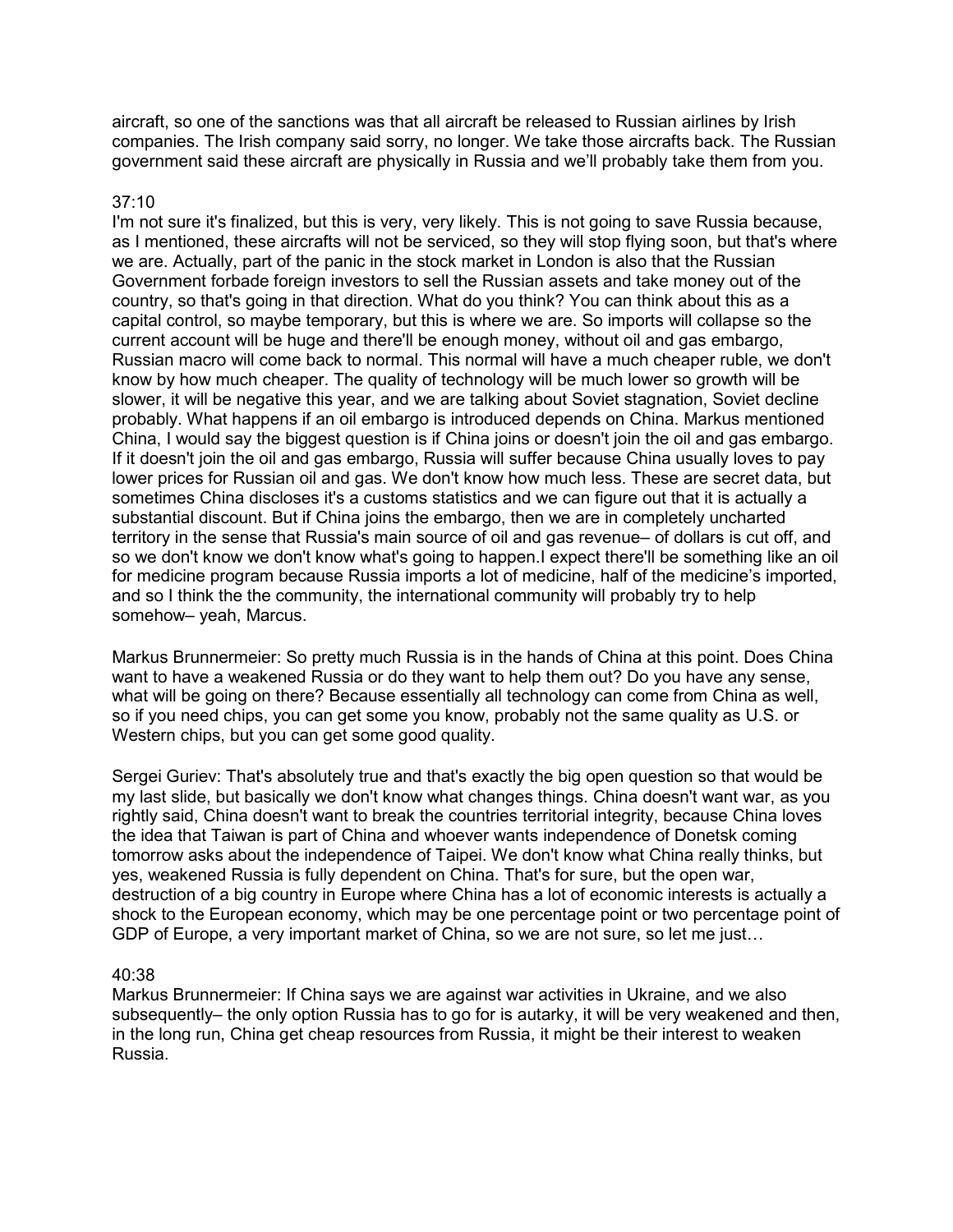Sergei Guriev: Yes, that's correct, but if there is an oil embargo joined by China. China needs oil now, so you rightly said that we don't want an environment in which oil is \$150 per barrel, so the U.S. will be happy because the U.S. is now oil neutral. But China doesn't like \$150. So let me wrap up, I would just say that it's not just a dramatic economic shock, people are also leaving because freedom is shrinking every day and, as I said, tomorrow we'll probably see martial law or something like martial law. Today the last independent radio station was closed and the last independent TV channel– well it's not actually a TV channel– online TV channel was closed, and we should expect that access to YouTube will be closed very, very soon. So in terms of our book, I cannot miss this opportunity to promote our book published by Princeton University Press next month, so it's not just me it's also you. So in our book we discuss spin dictators and pure dictators, and Putin, who was based on the spin model, is now moving very quickly into the mass repression and in fear model. So these are the open questions that I wanted to leave on the screen, one is crypto: Markus mentioned crypto, so what I know I talked to people. I'm not a specialist, but definitely crypto will be enough to circumvent currency controls for individual Russians, so if you want to move several thousand dollars, you buy bitcoin here your friend has access to your bitcoin wallet in Europe, and so you can move this \$10,000, right away. Will it be enough to move \$10 billion? That's a different question and I don't think so, and my friends in the financial industry tell me that it's very unlikely that Russia will be able to do that. Now, you would ask me why Russia wouldn't ban Bitcoin. Actually Russia discussed that a couple weeks ago before the war and then the Central Bank was in favor of banning bitcoin for these reasons, while everybody else in the government said no, and the simple explanation is every government minister wants to move money across borders, his personal money so that is probably the best explanation. China, we talked about, I think, China will provide critical imports, will provide technology, will provide access to the payment system. There is an alternative scenario where China says no, we want to stop this war. If China says we want to stop this war, they can. I'm sure that if Mr. Xi calls Mr. Putin, Mr. Putin will somehow start invitations and now, something that we discussed in life without SWIFT, in principle, you can use the Russian substitute, which was built in the last few years, and it's not just fax or paper, it's a real electronic system, just very few banks have joined the system. There is also a Chinese system, so it's not that bad. And then there is also a Russian credit card system called Mir; Mir in Russia has two meanings, one is called world and the other one is called peace, so the wall for peace and for the world is the same, and they use it for Mir. And of course it's quite ironic because it's a war time card, and it also is not used in the world because it's used only in Russia. But there are substitutes and in that sense, I can imagine life without SWIFT, it just going to be very isolated autarkic life, so let me stop here, I took a lot of time, but they also answer some questions by Markus.

#### 44:50

Markus Brunnermeier: So David Wilcox would like to know, can you discuss a little bit the self censoring by the Russians, so that they might actually decide not to export gas anymore, just to keep the gas price very high and also hurt or create a global financial crisis or global crisis for the rest of the world. Do you say this is possible?

Sergei Guriev: Yeah this is possible and Europe is actually preparing for this. Now there are discussions in Europe, can Europe survive the next winter without 50% of Russian gas or 100% of Russian gas, and these scenarios necessarily involve restarting some coal, necessarily involve a lot more nuclear, of course, so these are not pleasant scenarios and these scenario is also involved very high electricity prices so that should be a big fiscal support to households. So all of that is not pleasant, we saw reduced supplies by Gazprom this winter, even before the war. And so Gazprom said, we respect long term contracts, but we don't sell in the sports market. Even though the sport market prices were very high and every profit making company,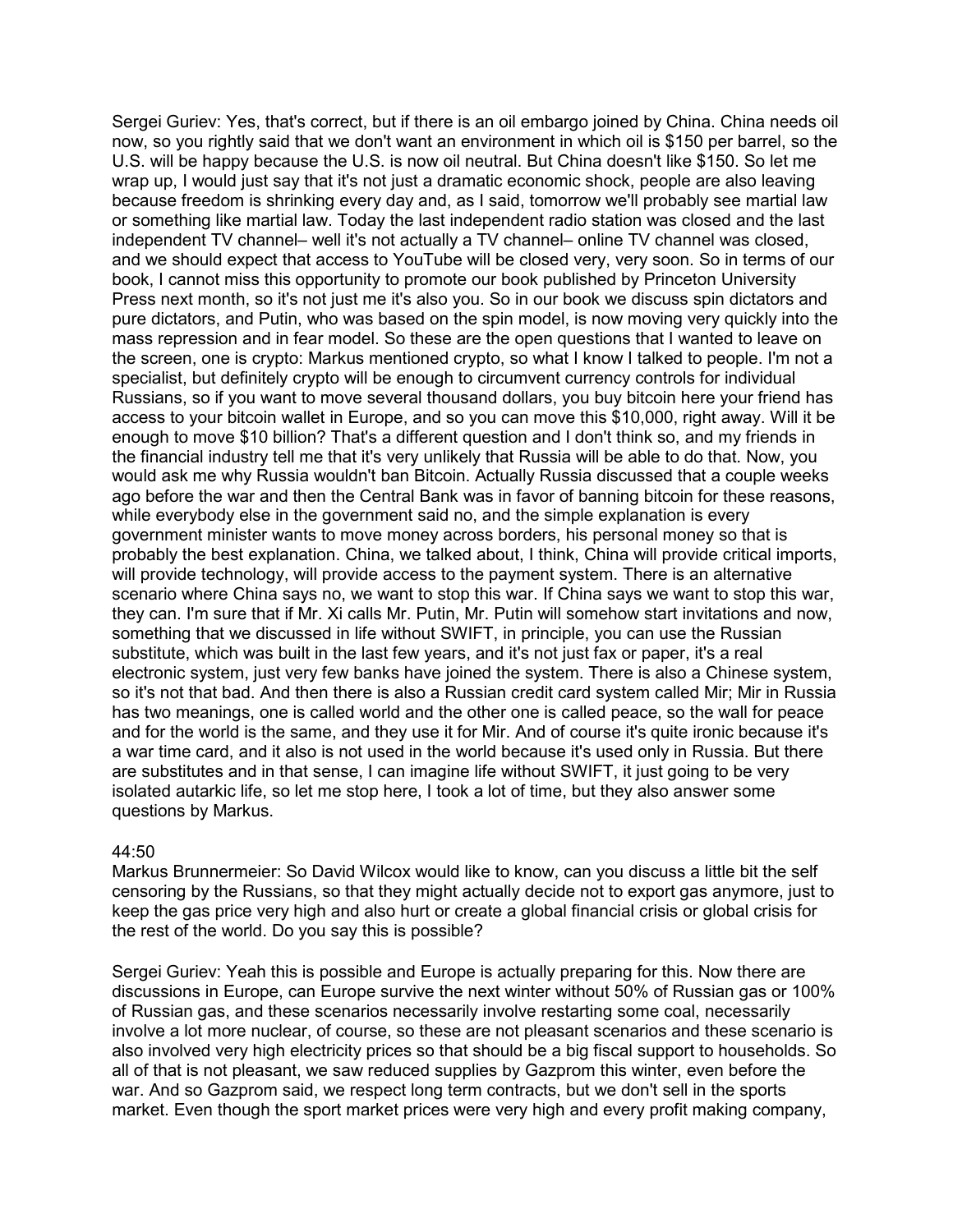profit maximizing company would sell in this one market, Gazprom didn't want to do that, which suggests that there are some suspicious political reasons behind this decision, but in principle, so far we don't see that, but this is possible, this is this is possible, but I would think that Russia, first and foremost will nationalize stuff. That will be the first countersanction.

Markus Brunnermeier: And you don't have a take on how long it will take the rest of the world to scale up its gas and oil production like fracking in the U.S. or Saudi Arabia expanding.

Sergei Guriev: Saudi Arabia has an extra two or 3 million barrels per day, which is not enough to substitute Russia fully. So Russian gas exports are actually much smaller than Russian oil exports so for Russia, oil and oil products are much more important, two or three times more important depending on the day when– depends on the price of the day, and more importantly than gas experts. But Saudi Arabia can do more. If oil price stays at a hundred, fracking will expand really quickly that's for sure, but it's not yet enough so we'll see prices above hundred dollars. If Russia's out of the market, prices will remain very high for a while. And in terms of gas, Europe needs gas and so these gas will have to be rerouted from Asia, LNG formation, some from the U.S. so it's not none of that is going to be easy.

Markus Brunnermeier: So I was told you know, in the next few weeks it will be very decisive. Who is in charge is it more the economics team, or what the security minded team. Do you have a sense of this, you know who will be calling the shots essentially within Russia is it people who are more economically minded or people who are more much more security focused?

Sergei Guriev: There is no question about this, the country is now run by security people. Economics people are told you need to minimize the damage. It's very clear that economics people had no clue that the world would start. The worst scenario they were preparing for was a recognition of independent Donetsk and Luhansk people's Republic, and they were preparing for the SWIFT kind of sanctions at most and that's why reserves are so large. Russia thought that reserves would defend Russia but yes, that was destroyed, that the premise was dropped, but there is no doubt about this, but the economics team is competent and they will be able to minimize the damage and, as I said, I don't like Mr. Putin, and I think he is a war criminal, but if we want some dose of realism, right now, it doesn't look like the current level of sanctions will result in the macro economic collapse. It will result in a recession, quality of life will be very low, a lot of people will be unhappy, some businesses will just disappear, but it's not going to be 1991 with this level of sanctions. Now, new sanctions may come, but if they don't come I think the Russian macroeconomic team will regroup and in a few weeks, we'll see a much weaker ruble, maybe some currency controls will stay, maybe some capital controls will stay. But if Russia gets paid for oil and gas, there'll be even no sovereign default.

#### 49:49

Markus Brunnermeier: So Sebastian Hohmann would like to know if you could design the sanctions, how would you design them, and you know what will be your target, in a sense. Are all the oligarchs influential? So if you target them, can they pressure the government somehow to go in a certain direction or it's hopeless or you have to go through making sure that the general population is– some are affected, and hence step to it like a democracy that would put pressure on the government. What will be your strategy in order– who do you have to hurt in order to make sure that there is some impact and, of course, going off the families of Putin and friends, and all this is one way to go, but how would you design it and make it more effective?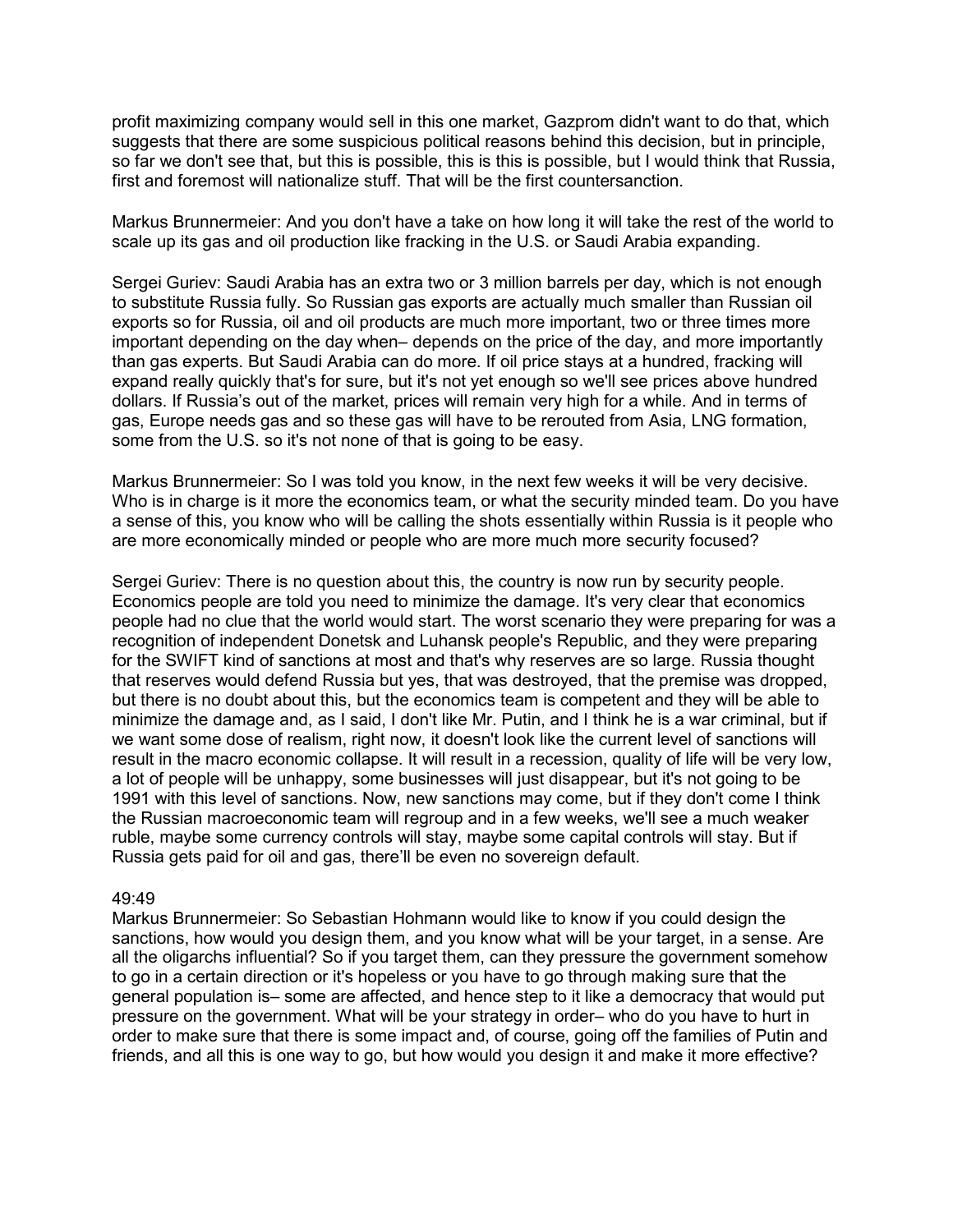Sergei Guriev: So I should say that this question has been asked within Russia since 2014 and the Russian Government has prepared quite a bit for whatever the West is trying to do right now, and the sanctions on the Central Bank were very powerful and unexpected, but regarding the rest, the government was trying to prepare itself, so one of this is indeed destroying the link between unhappy population and policy change in democracy, populations unhappy, the leadership has to change behavior. In Russia, independent media and independent politics have all been suppressed, and the recent years, especially the last year actually. The opposition leader is in jail for a year now, Alexei Navalny, his team is almost fully out of the country, those who remain are also in jail. Independent media, as I mentioned, shut down so people will be unhappy, but that doesn't mean that Putin will change immediately. Oligarchs also have little impact, but all these things add up in the sense that if business elites are unhappy, if the public is unhappy, there'll be less and less money in the system and Putin will have to pay money to the soldiers and policemen to keep the population at home, so all these things add up for sure, it is just for now, whatever you do with the sanctions, I think oil embargo joined by China can be a game changer, without that I see that it's a huge economic shock and, as I mentioned, one of the forecast actually gives you minus 20% quarterly GDP in the second quarter, so that's a lot, but it's still not still not a macro economic meltdown.

Markus Brunnermeier: So, you mentioned the oil embargo would be a big hit, for you know, France, Germany, Europeans. and then also the U.S., and we should soften it by having some fiscal expansion. But what about the emerging economies: India, Pakistan, Turkey, what should we do with them, so let's suppose you're in the World Bank or the IMF, what will be your description to prepare these countries, emerging economies for some oil embargo, what measures…

#### 52:53

Sergei Guriev: This is exactly the reason, they will not want to join the oil embargo, and so, gas and oil, as you know, are very different. Gas, especially pipeline gas, you only sell where the pipeline pipelines are but oil is completely fungible, and so you need the whole world to join the oil embargo and neither China or India have the interest to do that, and so the question is the will the West be able to convince China and India to do that, but yes, you need to provide the emergency fiscal assistance by the IMF to help those countries, because these countries are already hit by Covid. And then, as you know, unlike the advanced economies, they don't have that capacity. So for them it's much, much, much harder to handle shocks like this, so yeah that's for sure, you mentioned the oil price of \$150. You remember that oil price was 137 briefly in 2008 and then it collapsed. We don't know how the world functions with this price. 100, 110 we observed for quite a few years before 2014 so, but this is the price today, and so, if we have an oil embargo, the price is likely to be 150 dollars.

Markus Brunnermeier: But there are also some winners from this high oil price, in a sense, is there any way and if we have some global planners, we would have a global tax on the winners, or if windfall gains, and distributed to the losers.

Sergei Guriev: Some of the winners, you already tried to tax. Russia is also the winner from that instance.

Markus Brunnermeier: I understand Russia will be taxed, but the other one is like Saudi Arabia might be willing to or forced to. How about the rest of the world because it's not in the interest of either that the world economy collapses.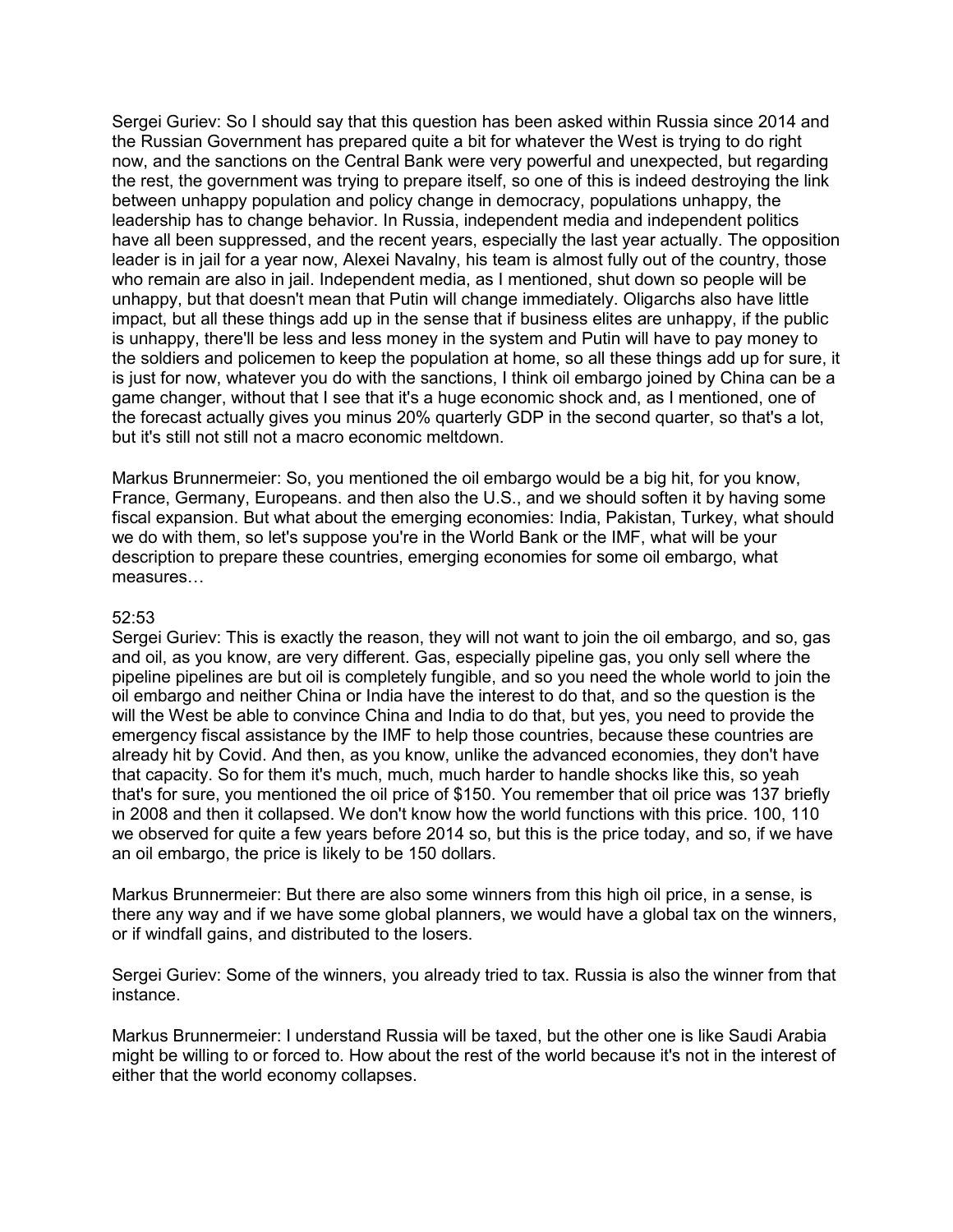Sergei Guriev: Exactly no, I think if oil price stays very high, there'll be no spare capacity will be used, and of course us will try to convince its Middle Eastern allies to use all their oil capacity and strategic a lot reserves are being used, right now, as you know, so yeah people are worried about this alone.

Markus Brunnermeier: So let me– I know that you have a YouTube channel in Russian which I don't understand, which is all about after Putin. So, given the events which occurred now, do you think if ever Putin were to resign or will be removed, would Russia look very differently so let's suppose if you go to the autarky scenario, I think it seems like Russia might be very poor and will be not any major player anywhere in the future. Or, even if it goes in the China life saving scenario in both scenarios, Russia will in the long run be diminished, and this was any way before, it is the case now, it will be speeding the whole thing up or do you see like Putin a great Russia, Russia which he outlines in his speech, like how Hitler wrote Mein Kampf, outlined his vision, I think, Putin did the same thing, and I was told like you can download the speech from the Kremlin website.

#### 56:00

Sergei Guriev: That's correct, it's actually quite striking, to what extent Putin follows hitler's guidebook. It's pretty scary in a sense and one of the things on the emotional level– actually I used to live in Kiev, I have many friends in Kiev. But not just people in Kiev, but throughout Soviet Union, all this talk about 1941 when Germany bombed Kiev on the very first day, and so this one goes. June 22 at 4 am Kiev was bombed, we were told the work has started. This is exactly what happened on February 24 right, and so, and so these perils are huge, and so I think this is also what drives– for people in the U.S. people probably don't appreciate it, people in Europe see that as 1938 or 1939 and that's why the reaction is so strong in Europe. So talking about the possibility of post-Putin Russia, we don't know whether post-Putin Russia will be nice or not, but overall, we know that democratization is progression, yes, it comes in waves, today we are in democratic stagnation or recession, but the history so far is marching in direction, maybe China will change everything. Maybe China will build a new nice autocratic universe, and decoupled from the rest of the world, and will have clients like Russia. But so far, the history is very straightforward. Since the last 200 years we've had the signs of the democratic world increasing and the size of the autocratic world shrinking and it comes in waves. This wave is not there yet, but who knows. So I'm not. I'm not very pessimistic about the future of Russia, Russia is a very European country. Mentally, Russia is a very educated country, maybe a lot of educated people will leave, maybe a lot of pro European Russians will leave, but at the moment, things are– Russia is too modern to be a crony dictatorship for 20 more years, but I may be mistaken. Venezuela shows us that, even when you lose half of GDP in 20% of population, you can still run your country as a 20th century style dictatorship.

Markus Brunnermeier: So we have the tradition to end each webinar on a positive note, because you made this very negative prediction. Is there any positive light? If not, I will give you a spin but…

Sergei Guriev: I have something positive to say. I have something positive to say and I'm Russian, I'm not Ukrainian. I'm actually not technically Russian, but that doesn't matter right now. I'm not Ukrainian, but I have lots of friends in Ukraine, and Ukrainians are always offended when people don't talk about the agency of Ukraine itself. For Ukraine, this is what historian Tim Snyder would call bloodlines. There are plenty of countries between Germany and Russia, it's I guess for you, it also resonates and this country's have seen Germany and Russia decide in their future, their faith without talking to them and so Ukraine, like Poland, like Baltic countries